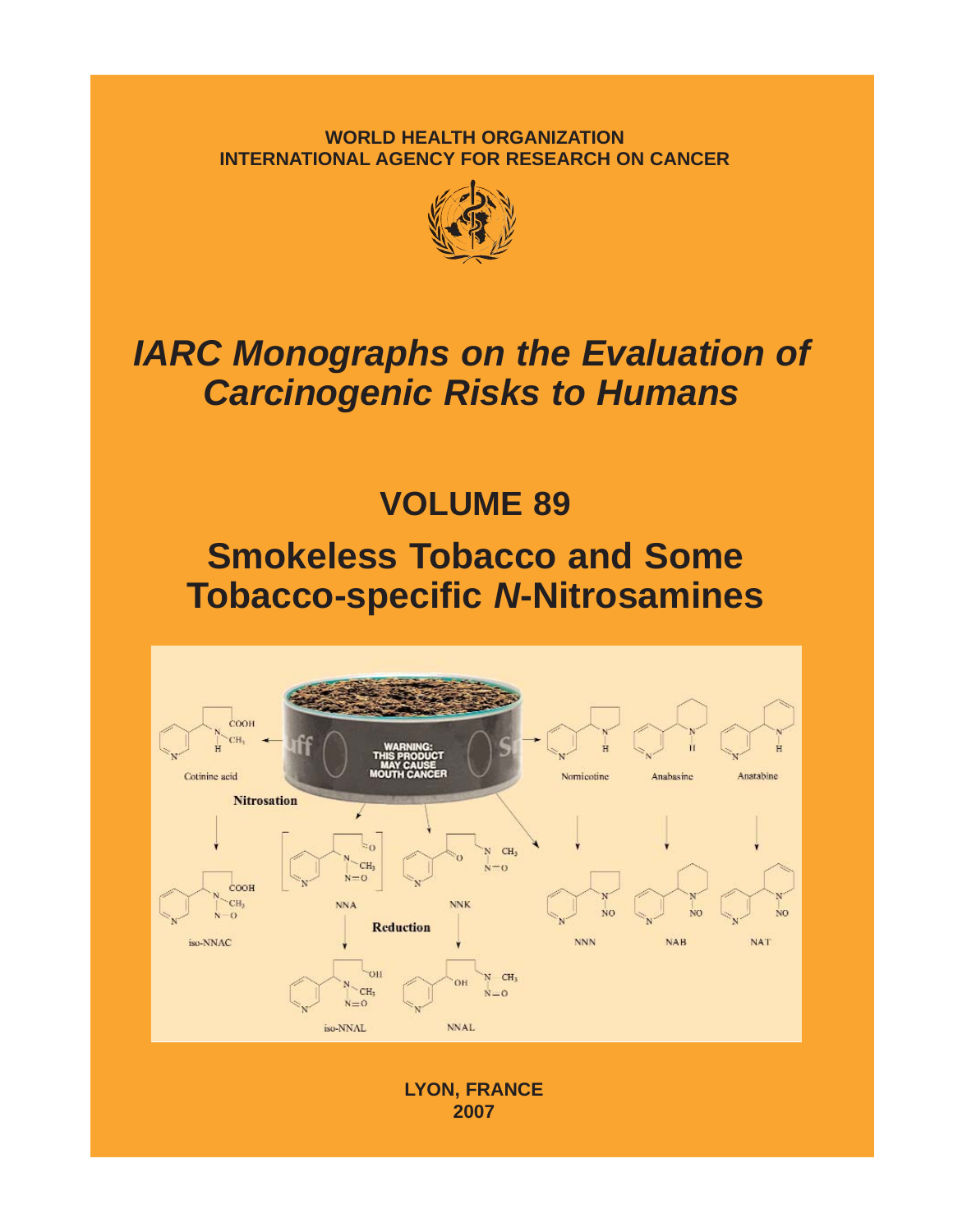**WORLD HEALTH ORGANIZATION INTERNATIONAL AGENCY FOR RESEARCH ON CANCER**



### *IARC Monographs on the Evaluation of Carcinogenic Risks to Humans*

### **VOLUME 89**

### **Smokeless Tobacco and Some Tobacco-specific** *N***-Nitrosamines**

This publication represents the views and expert opinions of an IARC Working Group on the Evaluation of Carcinogenic Risks to Humans, which met in Lyon,

5–12 October 2004

2007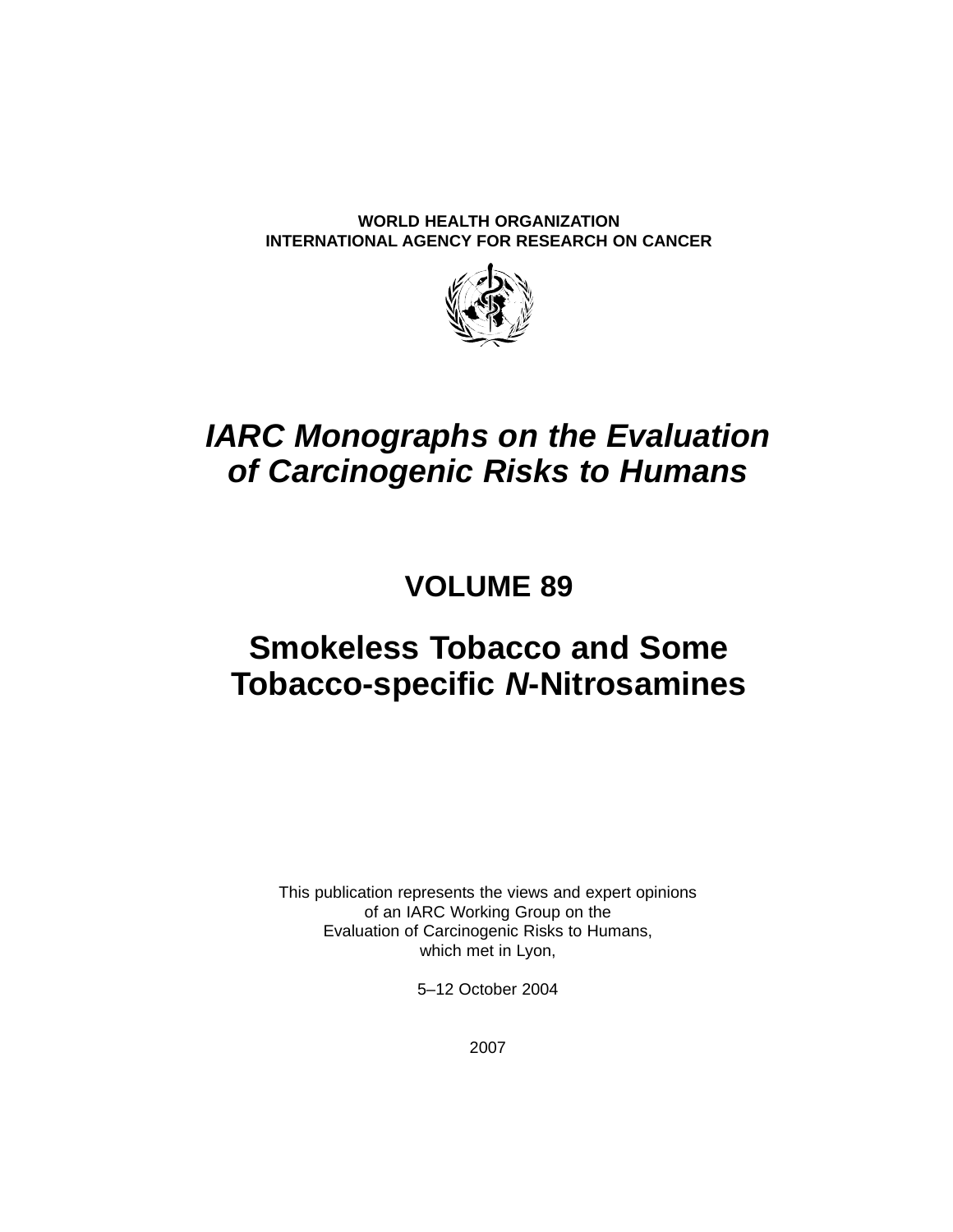#### **IARC MONOGRAPHS**

In 1969, the International Agency for Research on Cancer (IARC) initiated a programme on the evaluation of the carcinogenic risk of chemicals to humans involving the production of critically evaluated monographs on individual chemicals. The programme was subsequently expanded to include evaluations of carcinogenic risks associated with exposures to complex mixtures, life-style factors and biological and physical agents, as well as those in specific occupations.

The objective of the programme is to elaborate and publish in the form of monographs critical reviews of data on carcinogenicity for agents to which humans are known to be exposed and on specific exposure situations; to evaluate these data in terms of human risk with the help of international working groups of experts in chemical carcinogenesis and related fields; and to indicate where additional research efforts are needed.

The lists of IARC evaluations are regularly updated and are available on the Internet at http://monographs. iarc.fr/.

This programme has been supported by Cooperative Agreement 5 UO1 CA33193 awarded since 1982 by the United States National Cancer Institute, Department of Health and Human Services. Additional support has been provided since 1986 by the European Commission, Directorate-General EMPL (Employment, and Social Affairs), Health, Safety and Hygiene at Work Unit, and since 1992 by the United States National Institute of Environmental Health Sciences.

> Published by the International Agency for Research on Cancer, 150 cours Albert Thomas, 69372 Lyon Cedex 08, France ©International Agency for Research on Cancer, 2007

Distributed by WHO Press, World Health Organization, 20 Avenue Appia, 1211 Geneva 27, Switzerland (tel.: +41 22 791 3264; fax: +41 22 791 4857; e-mail: bookorders@who.int).

Publications of the World Health Organization enjoy copyright protection in accordance with the provisions of Protocol 2 of the Universal Copyright Convention. All rights reserved.

The International Agency for Research on Cancer welcomes requests for permission to reproduce or translate its publications, in part or in full. Requests for permission to reproduce or translate IARC publications − whether for sale or for noncommercial distribution − should be addressed to WHO Press, at the above address (fax: +41 22 791 4806; email: permissions@who.int).

The designations employed and the presentation of the material in this publication do not imply the expression of any opinion whatsoever on the part of the Secretariat of the World Health Organization concerning the legal status of any country, territory, city, or area or of its authorities, or concerning the delimitation of its frontiers or boundaries.

The mention of specific companies or of certain manufacturers' products does not imply that they are endorsed or recommended by the World Health Organization in preference to others of a similar nature that are not mentioned. Errors and omissions excepted, the names of proprietary products are distinguished by initial capital letters.

The IARC Monographs Working Group alone is responsible for the views expressed in this publication.

#### **IARC Library Cataloguing in Publication Data**

Smokeless Tobacco and Some Tobacco-specific *N*-Nitrosamines/

IARC Working Group on the Evaluation of Carcinogenic Risks to Humans (2004 : Lyon, France)

(IARC monographs on the evaluation of carcinogenic risks to humans ; v. 89)

1. Carcinogens 2. Nitrosamines − adverse effects

3. Tobacco, Smokeless − adverse effects

I. IARC Working Group on the Evaluation of Carcinogenic Risks to Humans II. Series

ISSN 1017-1606

ISBN 978 92 832 1289 8 (NLM Classification: W1)

#### PRINTED IN FRANCE